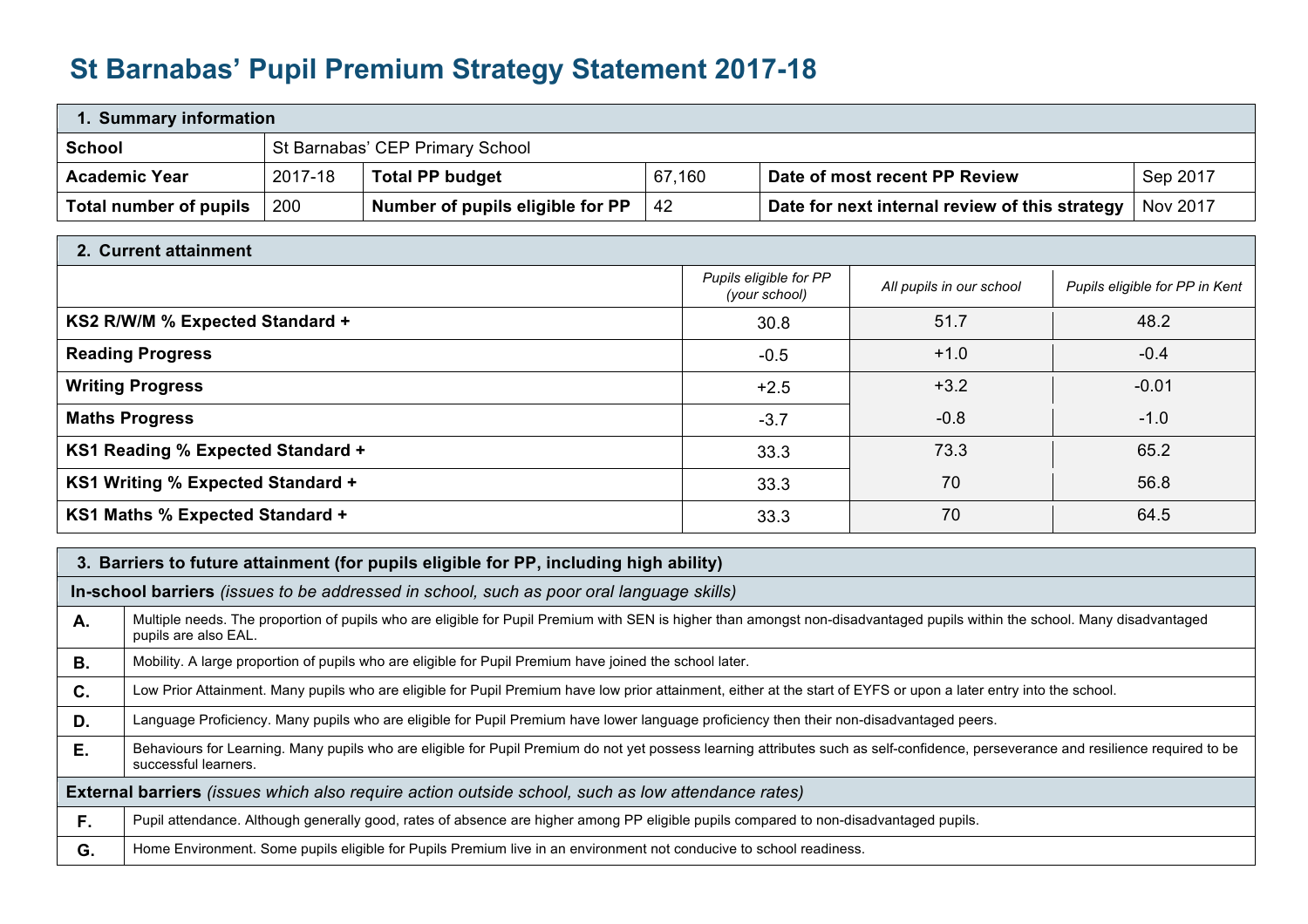| Η. | Life Experience. Some pupils eligible for Pupils Premium have limited life experience when compared to their non-disadvantaged peers.                                                                                                                                                      |
|----|--------------------------------------------------------------------------------------------------------------------------------------------------------------------------------------------------------------------------------------------------------------------------------------------|
|    | Parental Engagement. Some of the parents of children eligible for Pupils Premium struggle to engage with their child's education in a meaningful and positive way. As a result,<br>pupils eligible for Pupils Premium often have less parental support than their non-disadvantaged peers. |
|    | 4. Desired outcomes                                                                                                                                                                                                                                                                        |
| Α. | To close the gap in attainment between pupils eligible for Pupils Premium and their non-disadvantage peers (both within the school and nationally).                                                                                                                                        |
| В. | To raise the attainment of all pupils eligible for Pupils Premium.                                                                                                                                                                                                                         |
| C. | To close the attendance gap between pupils eligible for Pupils Premium and their non-disadvantages peers.                                                                                                                                                                                  |
| D. | To ensure that all pupils eligible for Pupil Premium possess the personal, social and emotional attributes required to be successful at school.                                                                                                                                            |
| Е. | To increase the engagement of the parents of pupils eligible for Pupils Premium.                                                                                                                                                                                                           |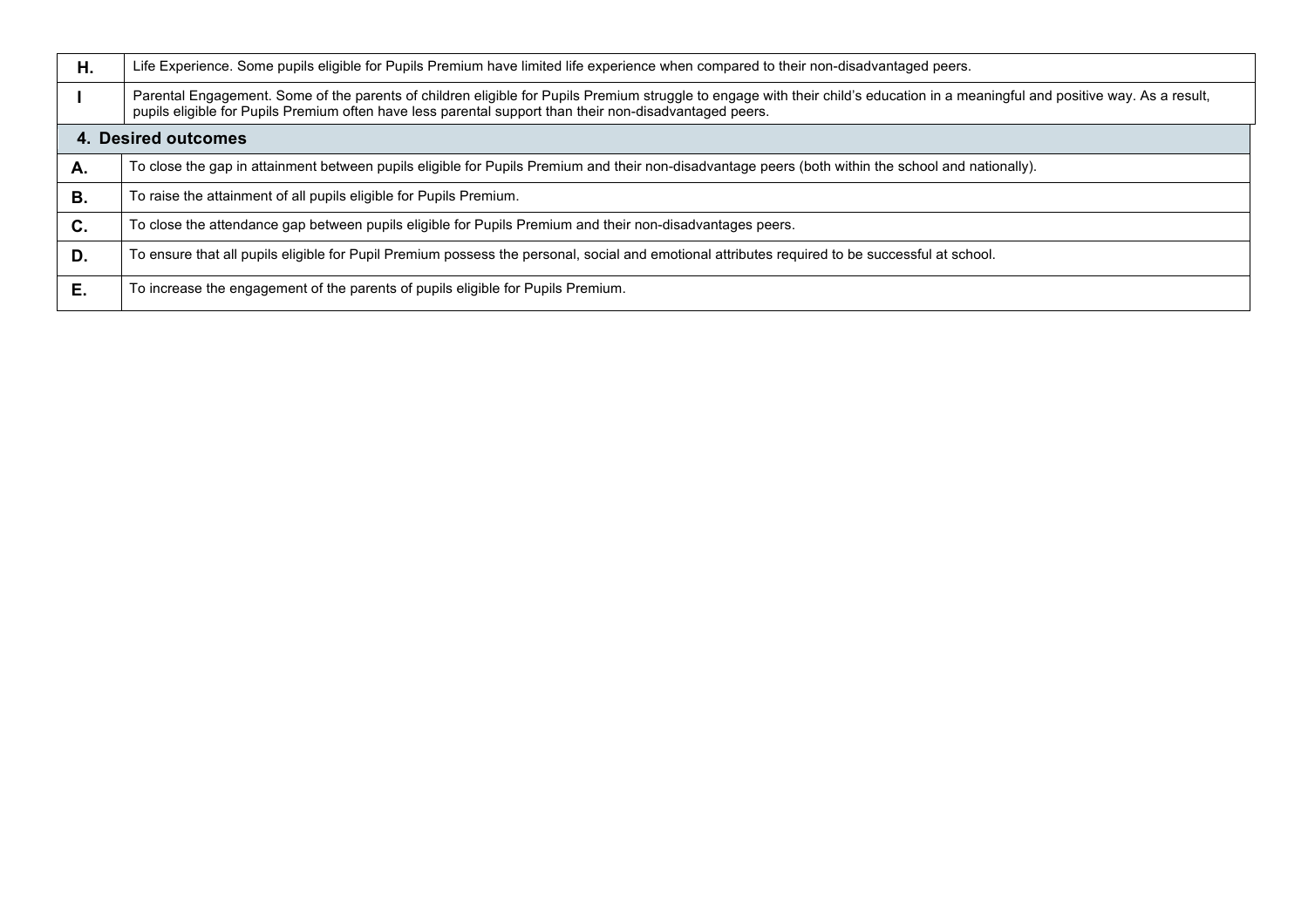## **5. Planned expenditure**

**Academic year 2017-18**

The three headings below enable schools to demonstrate how they are using the pupil premium to improve classroom pedagogy, provide targeted support and support whole school strategies.

| i. Quality of teaching for all |                                 |                          |  |  |  |
|--------------------------------|---------------------------------|--------------------------|--|--|--|
| <b>Docirod</b>                 | $\Gamma$ Chosan action $\Gamma$ | $\frac{1}{2}$ M/hot is t |  |  |  |

| <b>Desired</b><br>outcome                                                                                               | Chosen action /<br>approach                                                                                                                                        | What is the evidence and rationale for<br>this choice?                                                                                                                                                                                                                                                                                                                                                                                                                                                                                           | How will you ensure it is<br>implemented well?                                                                                                                                                                                                                                             | <b>Staff lead</b>                              | When will you<br>review<br>implementation? |
|-------------------------------------------------------------------------------------------------------------------------|--------------------------------------------------------------------------------------------------------------------------------------------------------------------|--------------------------------------------------------------------------------------------------------------------------------------------------------------------------------------------------------------------------------------------------------------------------------------------------------------------------------------------------------------------------------------------------------------------------------------------------------------------------------------------------------------------------------------------------|--------------------------------------------------------------------------------------------------------------------------------------------------------------------------------------------------------------------------------------------------------------------------------------------|------------------------------------------------|--------------------------------------------|
| To ensure Pupil<br>Premium eligible<br>children with SEN<br>make accelerated<br>progress across the<br>academic year.   | Additional SENco time to<br>support classroom<br>teachers in the<br>implementation of quality<br>first teaching practices for<br>PP eligible children with<br>SEN. | When investigating PP barriers to learning it was<br>revealed that "The proportion of pupils who are<br>eligible for Pupil Premium with SEN is higher than<br>amongst non-disadvantaged pupils within the<br>school" In the 'Features of Practice in Schools'<br>document provided by Ofsted it was quoted that,<br>"Quality first provision, including teaching, is the<br>key" A highly trained practitioner such as a SENco<br>with assist in identifying gaps in learning and<br>helping to put in place strategies for in-class<br>support. | -DHT to work closely with SENco to<br>plan in class provision for PP-SEN<br>pupils.<br>-Use of B Squared materials to<br>diagnose gaps in learning- reviewed<br>termly to ensure progress is made.<br>-Effective use of provision mapping to<br>plan, measure and review impact.           | Deputy Head<br>Teacher<br>SENco                | Termly                                     |
| To narrow the gap<br>in attainment in<br>Maths between PP<br>eligible pupils and<br>non-disadvantaged<br>pupils in KS2. | To provide CPD for<br>classroom teachers to<br>support teaching of<br>mastery and reasoning<br>skills for pupils of all<br>abilities.                              | Current KS2 data reveals that progress in Maths is<br>considerably poorer for PP eligible children<br>compared to their non-disadvantaged peers. (-3.7)<br>compared to -0.8) 'Features of Practice in Schools'<br>document provided by Ofsted stated, "Quality first<br>provision, including teaching, is the key" Improving<br>the quality of teaching of mastery and reasoning for<br>all teaching staff will help ensure that Pupil<br>Premium eligible pupils close this gap.                                                                | -Termly review of Pupil Premium<br>maths data.<br>-Provision of mastery and reasoning<br>linked to Maths Leader and<br>Classroom Teacher performance<br>management.<br>-Lesson observations and book<br>scrutiny focusing on mastery and<br>reasoning of Pupil Premium eligible<br>pupils. | Head<br>teacher<br>Maths<br>Coordinator        | End of Year                                |
| To narrow the gap<br>in attainment in<br>Maths between PP<br>eligible pupils and<br>non-disadvantaged<br>pupils in KS1. | To provide manipulatives<br>for PP eligible children in<br>KS1.                                                                                                    | Current KS1 data reveals that attainment in Maths<br>is considerably poorer for PP compared to their<br>non-disadvantaged peers. We aim to provide PP<br>eligible children with access to high quality<br>manipulatives in KS1 to raise standards of<br>attainment and close the gap in our KS2 data.                                                                                                                                                                                                                                            | -Lesson observations and book<br>scrutiny focussing on use of<br>manipulatives in KS1 classrooms.<br>-Pupil perception interviews<br>highlighting pupils' experiences of<br>using manipulatives in the classroom.                                                                          | Deputy Head<br>Teacher<br>Maths<br>Coordinator | End of Year                                |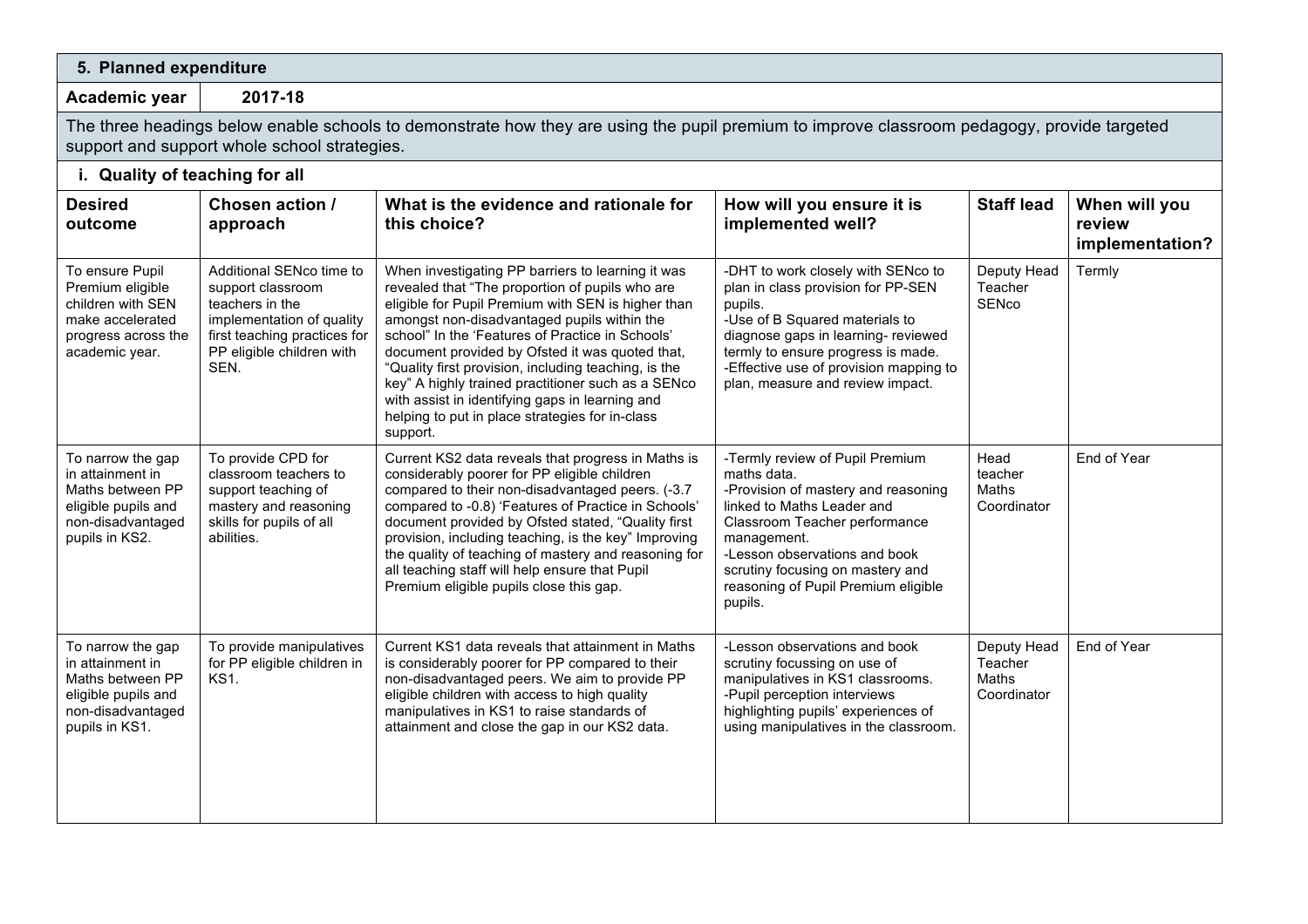| To improve the oral<br>fluency of PP<br>eligible pupils<br>across the school.                              | To train teachers to<br>implement dialogic<br>teaching strategies<br>across the school.                                               | When investigating PP barriers to learning it was<br>revealed that, "Many pupils who are eligible for<br>Pupil Premium have lower language proficiency<br>then their non-disadvantaged peers." Furthermore,<br>The Education Endowment Foundation identified<br>'Oral Language Interventions' as an area with the<br>potential for achieving significant progress for a<br>minimal cost. The CPRT/IEE Education Endowment<br>Foundation (EEF) project on dialogic teaching<br>2014-17 led by Robin Alexander and Frank<br>Hardman identified that over 2 terms, pupils made<br>on average 2 months accelerated progress in<br>Science and English and 1 month accelerated<br>progress in Maths. While less secure, they also<br>found that such progress was matched by<br>disadvantaged pupils.                                                                   | -Collaborative lesson studies to take<br>place on a termly basis.<br>-CPD Sessions to reflect, collaborate<br>and expand repertoire of dialogic<br>strategies.<br>-Video case studies to be collected.<br>-Transcripts of pupil dialogue to be<br>analysed.                                                                 | Deputy Head<br>Teacher<br>Class<br><b>Teachers</b>              | Termly                          |
|------------------------------------------------------------------------------------------------------------|---------------------------------------------------------------------------------------------------------------------------------------|--------------------------------------------------------------------------------------------------------------------------------------------------------------------------------------------------------------------------------------------------------------------------------------------------------------------------------------------------------------------------------------------------------------------------------------------------------------------------------------------------------------------------------------------------------------------------------------------------------------------------------------------------------------------------------------------------------------------------------------------------------------------------------------------------------------------------------------------------------------------|-----------------------------------------------------------------------------------------------------------------------------------------------------------------------------------------------------------------------------------------------------------------------------------------------------------------------------|-----------------------------------------------------------------|---------------------------------|
| To narrow the gap<br>in reading between<br>PP eligible pupils<br>and their non-<br>disadvantaged<br>peers. | To provide high quality<br>reading material which<br>appeals directly to the<br>interests of PP eligible<br>children.                 | Current KS1 data reveals that attainment in<br>Reading is lower for PP eligible children compared<br>to their non-disadvantaged peers. (33.% Expected+<br>compared to 73.3% Expected+) KS2 Data reveals<br>that the progress of PP eligible children is less than<br>their non-disadvantaged peers (-0.5 compared to<br>+1) Access to reading material has been proven to<br>act as a reliable indicator for academic<br>achievement. Pupils from disadvantaged<br>backgrounds often have restricted access to a rich<br>bank of literature at home. Furthermore, as the gap<br>between PP eligible children and non-<br>disadvantaged opens across KS2, reading material<br>which is appropriate for children's reading ability<br>does not often match their interests. We aim to<br>ensure that all PP pupils have access to high<br>quality reading materials. | -Pupil and parent involvement in<br>selecting reading material (through<br>pupil-parent-teacher conferences or<br>structured conversations)<br>-Termly analysis of PP data for<br>reading.<br>-Pupil perception interviews<br>highlighting pupils experience in<br>reading and the effects of improved<br>reading material. | Deputy Head<br>Teacher<br><b>FLO</b><br>Literacy<br>Coordinator | Termly                          |
| To promote<br>emotional wellbeing<br>for PP eligible<br>pupils in Year 2 and<br>3.                         | To provide a 24-week<br>programme of sessions<br>designed to promote<br>social and emotional<br>well-being for PP eligible<br>pupils. | When investigating PP barriers to learning it was<br>revealed that, "Some pupils who are eligible for<br>Pupil Premium do not yet possess learning<br>attributes such as self-confidence, perseverance<br>and resilience." and "Some pupils eligible for Pupils<br>Premium live in an environment not conducive to<br>school readiness." We will target Year 2 and 3<br>pupils and provide them with the core social and<br>emotional skills necessary to be successful as they<br>move through the school.                                                                                                                                                                                                                                                                                                                                                        | -Sessions to be delivered by highly<br>trained FLO.<br>-Review of programme.                                                                                                                                                                                                                                                | <b>FLO</b>                                                      | At the end of the<br>programme. |
| <b>Total budgeted cost</b>                                                                                 |                                                                                                                                       |                                                                                                                                                                                                                                                                                                                                                                                                                                                                                                                                                                                                                                                                                                                                                                                                                                                                    |                                                                                                                                                                                                                                                                                                                             |                                                                 | £9100                           |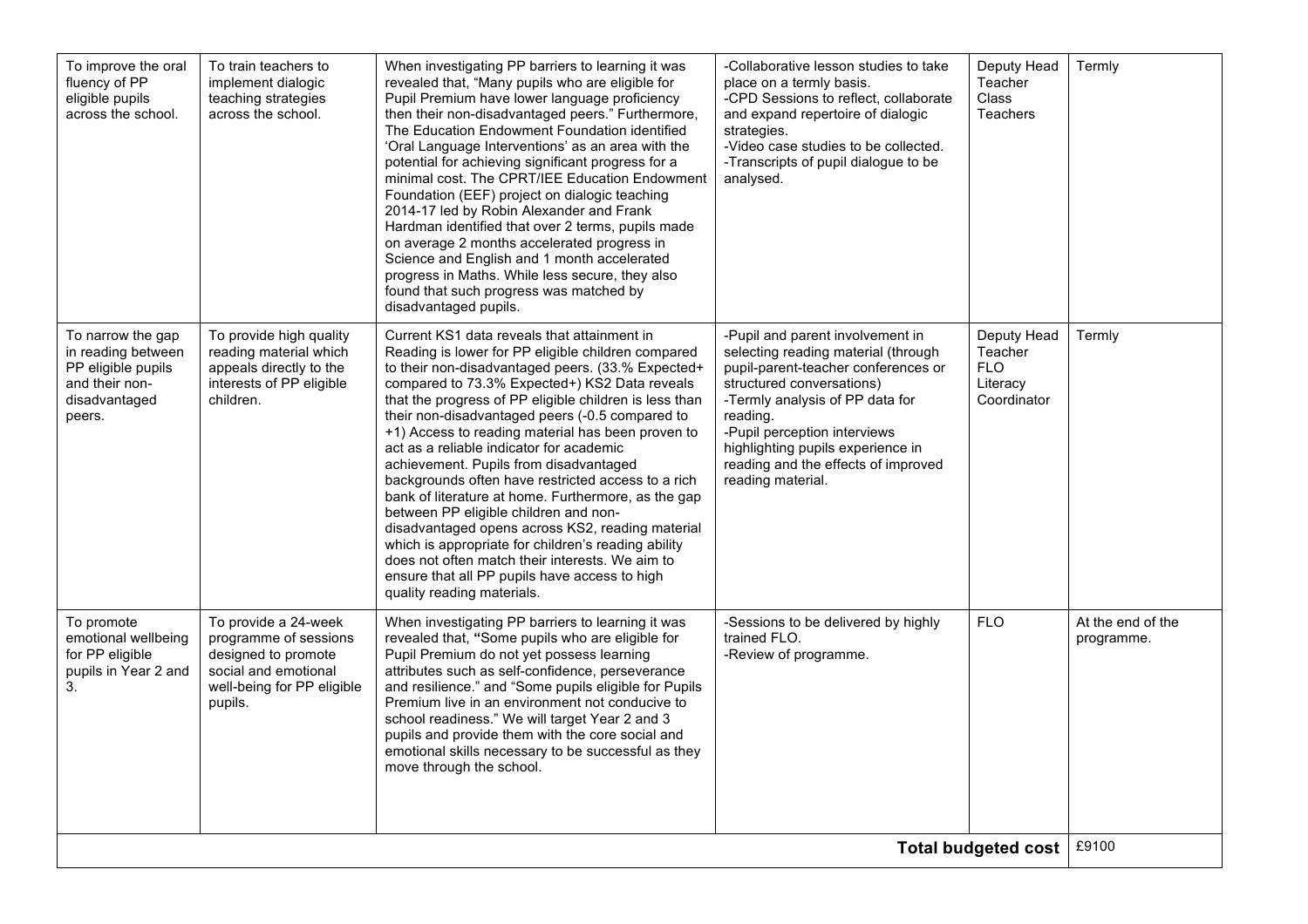| ii. Targeted support                                                                                                                              |                                                                                                                                                                                                                  |                                                                                                                                                                                                                                                                                                                                                                                                                                                                  |                                                                                                                                                                                                                                                                                        |                                                                  |                                                                                |  |  |
|---------------------------------------------------------------------------------------------------------------------------------------------------|------------------------------------------------------------------------------------------------------------------------------------------------------------------------------------------------------------------|------------------------------------------------------------------------------------------------------------------------------------------------------------------------------------------------------------------------------------------------------------------------------------------------------------------------------------------------------------------------------------------------------------------------------------------------------------------|----------------------------------------------------------------------------------------------------------------------------------------------------------------------------------------------------------------------------------------------------------------------------------------|------------------------------------------------------------------|--------------------------------------------------------------------------------|--|--|
| <b>Desired</b><br>outcome                                                                                                                         | <b>Chosen</b><br>action/approach                                                                                                                                                                                 | What is the evidence and rationale for<br>this choice?                                                                                                                                                                                                                                                                                                                                                                                                           | How will you ensure it is<br>implemented well?                                                                                                                                                                                                                                         | <b>Staff lead</b>                                                | When will you<br>review<br>implementation?                                     |  |  |
| To narrow the gap<br>in reading between<br>PP eligible pupils<br>and their non-<br>disadvantaged<br>peers in the years<br>$1 - 3$                 | To provide highly<br>targeted, short-term<br>programmes of reading<br>intervention for selected<br>Pupil Premium eligible<br>children.                                                                           | Current KS1 data reveals that attainment in<br>Reading is lower for PP eligible children compared<br>to their non-disadvantaged peers. (33.% Expected+<br>compared to 73.3% Expected+) 1:1 Reading<br>intervention strategies such as Reading Recovery<br>have a proven track record of raising reading<br>attainment.                                                                                                                                           | -Pupil Premium meetings to identify<br>pupils in need of additional reading<br>support.<br>-Experienced teacher to provide<br>timetabled 1:1 support.<br>-Detailed entry, progress and exit<br>data recorded to accurately measure<br>progress in terms of reading age.                | <b>KY</b>                                                        | <b>Termly Pupil</b><br>Progress Meetings                                       |  |  |
| To narrow the gap<br>in writing and maths<br>between PP eligible<br>pupils and their<br>non-disadvantaged<br>peers in KS1.                        | To provide highly<br>targeted short-term<br>programmes of Writing<br>and Maths intervention<br>for selected Pupil<br>Premium eligible<br>children.                                                               | Current KS1 data reveals that attainment in Writing<br>and Maths is lower for PP eligible children<br>compared to their non-disadvantaged peers.<br>(Writing 33.3% Expected+ compared to 70%<br>Expected+ Maths 33.3% Expected+ compared to<br>70% Expected+) Targeted programmes of<br>intervention which are planned in conjunction with<br>the class teacher and compliment the child's<br>classroom learning will promote attainment for<br>targeted pupils. | -Pupil Premium meetings to identify<br>pupils in need of additional Writing<br>and Maths support.<br>-HLTA to deliver bespoke intervention<br>programmes designed to complement<br>classroom learning.<br>-Entry, progress and exit data<br>recorded to accurately measure<br>progress | Year 2 Class<br>Teacher<br><b>HLTA</b>                           | At the end of each<br>intervention<br><b>Termly Pupil</b><br>Progress Meetings |  |  |
| To narrow the gap<br>in core curriculum<br>areas between PP<br>eligible pupils and<br>their non-<br>disadvantaged<br>peers in each Year<br>Group. | To provide highly<br>targeted short-term<br>programmes of Reading,<br>Writing and Maths<br>intervention for selected<br>Pupil Premium eligible<br>children.                                                      | Current KS1 and KS2 data reveals that the<br>attainment in core curriculum areas is lower for PP<br>eligible children compared to their non-<br>disadvantaged peers. Targeted programmes of<br>intervention which are planned in conjunction with<br>the class teacher and compliment the child's<br>classroom learning will promote attainment for<br>targeted pupils.                                                                                          | -Pupil Premium meetings to identify<br>pupils in need of additional Writing<br>and Maths support.<br>-TA to deliver bespoke intervention<br>programmes designed to complement<br>classroom learning.<br>-Entry, progress and exit data<br>recorded to accurately measure<br>progress   | Deputy Head<br>Teacher<br>Class<br><b>Teachers</b><br><b>TAs</b> | At the end of each<br>intervention<br><b>Termly Pupil</b><br>Progress Meetings |  |  |
| To ensure PP<br>eligible pupils are<br>provided with the<br>emotional and<br>social support<br>required to succeed<br>in the classroom.           | To provide programmes<br>of play therapy designed<br>to promote well-being.<br>resilience and emotional<br>intelligence. To train<br>additional members of<br>staff to deliver<br>programmes of play<br>therapy. | When investigating PP barriers to learning it was<br>revealed that, "Some pupils who are eligible for<br>Pupil Premium do not yet possess learning<br>attributes such as self-confidence, perseverance<br>and resilience." and "Some pupils eligible for Pupils<br>Premium live in an environment not conducive to<br>school readiness." Play therapy will help to address<br>these issues and help promote school readiness.                                    | -Meetings between Parents, Class<br>Teachers and FLO to identify pupils<br>who would benefit from play therapy.<br>-Entry, progress and exit data<br>collected to show progress.<br>-Case studies including pupil<br>perception interviews to show<br>progress.                        | Head<br>Teacher<br><b>HLTA</b><br><b>WD</b>                      | At the end of each<br>intervention<br><b>Termly Pupil</b><br>Progress Meetings |  |  |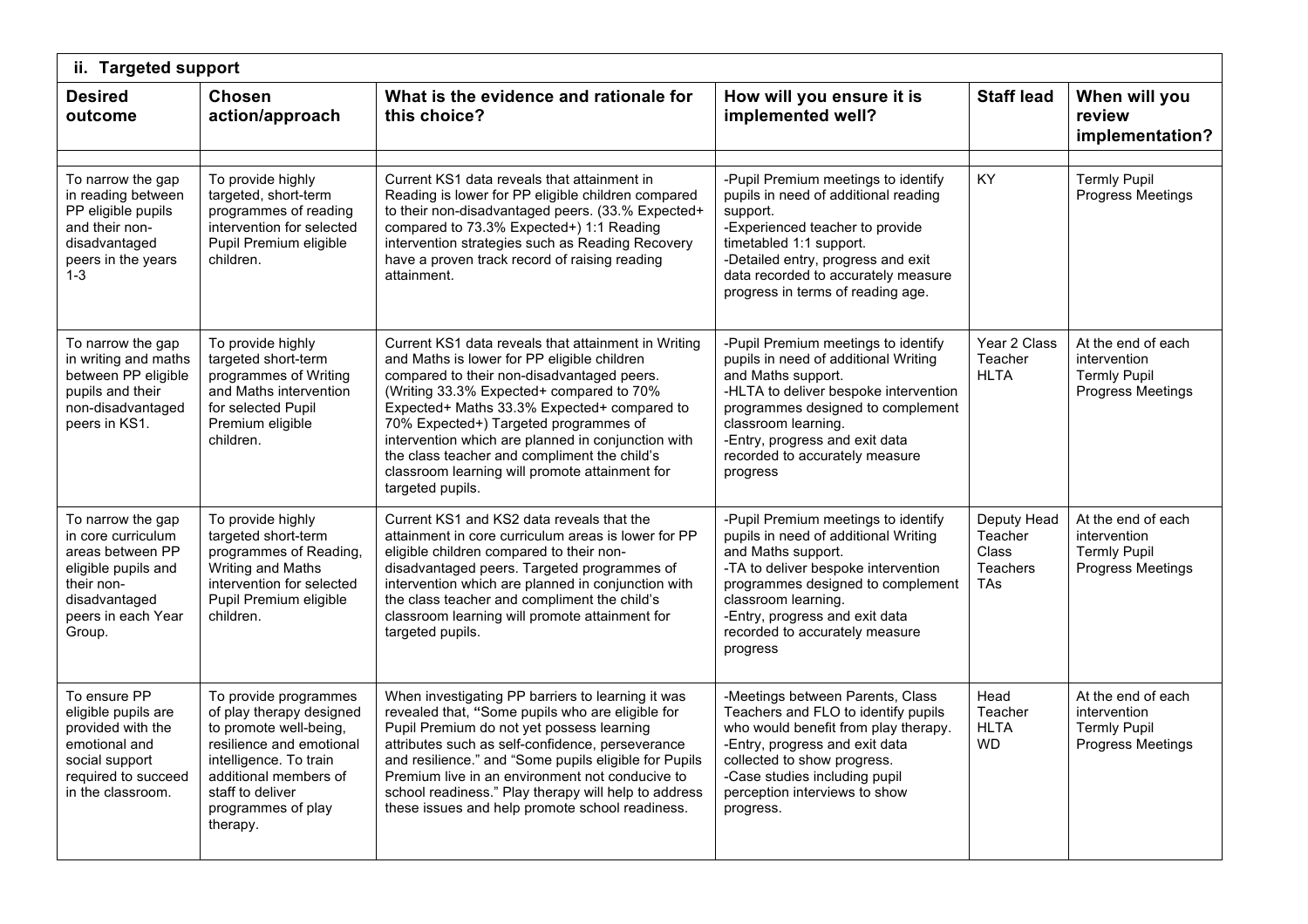| To ensure PP<br>eligible pupils and<br>their families are<br>provided with the<br>emotional and<br>social support<br>required to succeed<br>at school. | To support vulnerable<br>families and ensure the<br>attendance and school<br>readiness of Pupil<br>Premium eligible<br>children. To deliver<br>workshops to Year 2 and<br>Year 3 classes to<br>promote emotional and<br>social wellbeing. To<br>provide a nurture group<br>for Year 6 Children.                                   | When investigating PP barriers to learning it was<br>revealed that, "Some pupils who are eligible for<br>Pupil Premium do not yet possess learning<br>attributes such as self-confidence, perseverance<br>and resilience." and "Some pupils eligible for Pupils<br>Premium live in an environment not conducive to<br>school readiness." The FLO will work to ensure that<br>PP eligible children's families feel supported so that<br>their children arrive at school ready to learn. They<br>will organise planned impact meetings to meet the<br>individual needs of learners and their families.                                                                                                                                                                                                                 | Case studies including pupil<br>perception interviews to show<br>progress.                                                                                                                                      | <b>FLO</b>                   | End of Year                                                                                            |
|--------------------------------------------------------------------------------------------------------------------------------------------------------|-----------------------------------------------------------------------------------------------------------------------------------------------------------------------------------------------------------------------------------------------------------------------------------------------------------------------------------|----------------------------------------------------------------------------------------------------------------------------------------------------------------------------------------------------------------------------------------------------------------------------------------------------------------------------------------------------------------------------------------------------------------------------------------------------------------------------------------------------------------------------------------------------------------------------------------------------------------------------------------------------------------------------------------------------------------------------------------------------------------------------------------------------------------------|-----------------------------------------------------------------------------------------------------------------------------------------------------------------------------------------------------------------|------------------------------|--------------------------------------------------------------------------------------------------------|
| To ensure PP<br>eligible pupils with<br><b>SEN</b> make<br>accelerated<br>progress across the<br>academic year.                                        | To provide 1:1<br>therapeutic, mentoring,<br>coaching sessions for PP<br>eligible pupils. To liaise<br>with FLO and<br>Headteacher to support<br>vulnerable families. To<br>facilitate planned impact<br>meetings designed to<br>meet the individual needs<br>of learners and their<br>families to improve<br>outcomes in school. | When investigating PP barriers to learning it was<br>revealed that: "The proportion of pupils who are<br>eligible for Pupil Premium with SEN is higher than<br>amongst non-disadvantaged pupils within the<br>school." and "Some pupils eligible for Pupils<br>Premium live in an environment not conducive to<br>school readiness." The SENco will act as an<br>important role for coordinating strategies designed<br>to address these barriers for learning.                                                                                                                                                                                                                                                                                                                                                      | -Pupil Progress Meetings with FLO<br>and Class Teachers.<br>-Termly review by SENco.<br>-SENco Performance Management                                                                                           | SENco                        | <b>Termly Pupil</b><br>Progress Meetings                                                               |
| To improve the oral<br>fluency of PP<br>eligible pupils<br>across the school.                                                                          | To provide 1:1 or small<br>group speech and<br>language intervention to<br>targeted PP eligible<br>children. To provide a 24-<br>week programme of<br>speech and language<br>intervention for KS1<br>pupils.                                                                                                                      | When investigating PP barriers to learning it was<br>revealed that, "Many pupils who are eligible for<br>Pupil Premium have lower language proficiency<br>then their non-disadvantaged peers." The<br>Education Endowment Foundation identified 'Oral<br>Language Interventions' as an area with the<br>potential for achieving significant progress for a<br>minimal cost. The EFF concluded that "on average,<br>pupils who participate in oral language interventions<br>make approximately five months' additional<br>progress over the course of a year." Furthermore, it<br>was added that, "some studies show slightly larger<br>effects for younger children and pupils from<br>disadvantaged backgrounds." We will start oral<br>language interventions in EYFS and target pupils<br>throughout the school. | -Meetings between class teachers,<br>TAs, FLO and SENco to identify<br>targeted pupils.<br>-Entry, progress and exit data<br>collected.<br>-Review of speech and language<br>programme to ensure effectiveness. | Deputy Head<br>Teacher<br>CB | At the end of each<br>intervention<br><b>Termly Pupil</b><br>Progress Meetings<br><b>Annual Review</b> |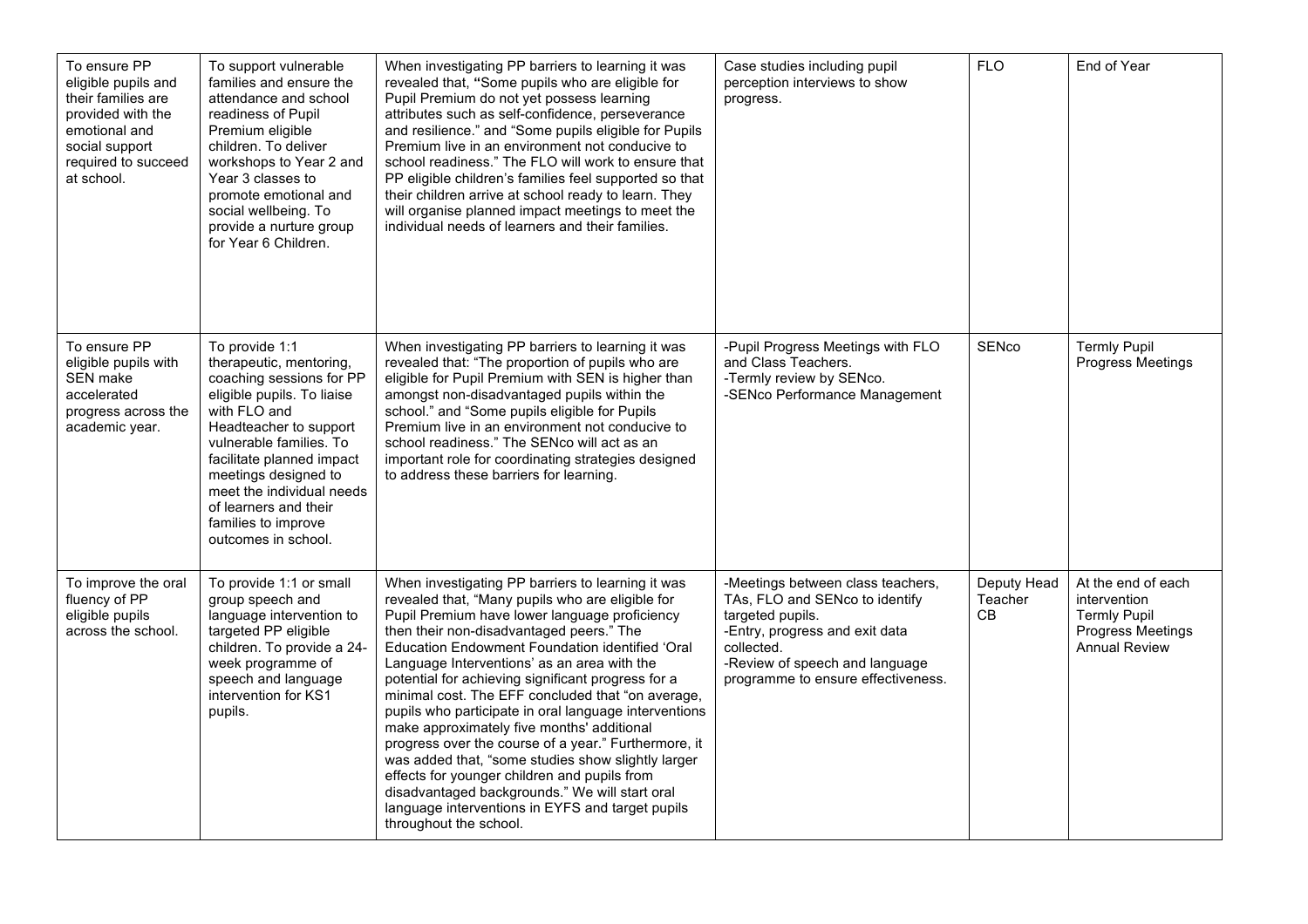| To increase the<br>engagement of PP<br>eligible children with<br>their learning.                     | To provide enhanced<br>feedback and<br>metacognitive<br>opportunities for PP<br>eligible children. | The Education Endowment Foundation identified<br>Metacognition and Self-Regulation as areas with<br>the potential to have significant positive effects on<br>pupil attainment. The EEF concluded that on<br>average pupils engaging in such strategies<br>demonstrated 8 moths accelerated progress. We<br>will provide targeted PP eligible children with time<br>and support to reflect upon and make<br>improvements to their classroom learning. Pupils<br>will set personal and academic targets and have<br>review sessions with their parents, teachers and<br>members of the SLT. | -Pupil-Parent-Teacher conferences to<br>take place instead of traditional<br>parents' consultations.<br>-Review of the programme at the end<br>of Term 1.<br>-Collection of case studies to<br>demonstrate impact.            | Head<br>Teacher<br>Deputy Head<br>Teacher          | End of Term 1                              |
|------------------------------------------------------------------------------------------------------|----------------------------------------------------------------------------------------------------|-------------------------------------------------------------------------------------------------------------------------------------------------------------------------------------------------------------------------------------------------------------------------------------------------------------------------------------------------------------------------------------------------------------------------------------------------------------------------------------------------------------------------------------------------------------------------------------------|-------------------------------------------------------------------------------------------------------------------------------------------------------------------------------------------------------------------------------|----------------------------------------------------|--------------------------------------------|
| To ensure that able<br>PP eligible pupils<br>are provided with<br>sufficient levels of<br>challenge. | To provide extension and<br>enrichment opportunities<br>for gifted PP eligible<br>pupils.          | Analysis of school data reveals that the proportion<br>of pupils achieving GDS is significantly lower than<br>their non-disadvantaged peers. Targeted extension<br>and enrichment activities will help ensure that<br>talented PP eligible pupils reach GDS.                                                                                                                                                                                                                                                                                                                              | -Pupil Premium Progress meetings to<br>identify talented PP eligible pupils.<br>-bespoke provision put in place to<br>meet the needs of targeted pupils.<br>-collection of evidence ad case<br>studies to demonstrate impact. | Deputy Head<br>Teacher<br>Class<br><b>Teachers</b> | Termly                                     |
| Total budgeted cost                                                                                  |                                                                                                    |                                                                                                                                                                                                                                                                                                                                                                                                                                                                                                                                                                                           |                                                                                                                                                                                                                               |                                                    |                                            |
| iii. Other approaches                                                                                |                                                                                                    |                                                                                                                                                                                                                                                                                                                                                                                                                                                                                                                                                                                           |                                                                                                                                                                                                                               |                                                    |                                            |
| <b>Desired</b><br>outcome                                                                            | <b>Chosen</b><br>action/approach                                                                   | What is the evidence and rationale for<br>this choice?                                                                                                                                                                                                                                                                                                                                                                                                                                                                                                                                    | How will you ensure it is<br>implemented well?                                                                                                                                                                                | <b>Staff lead</b>                                  | When will you<br>review<br>implementation? |
| To ensure that PP<br>eligible children are<br>provided with a rich<br>bank of life                   | To fund places on school<br>trips and provide<br>curriculum enrichment                             | When investigating PP barriers to learning it was<br>revealed that, "Some pupils eligible for Pupil                                                                                                                                                                                                                                                                                                                                                                                                                                                                                       | -Personal experiences will be<br>designed with educational goals in                                                                                                                                                           | Head<br>Teacher                                    | Termly                                     |
| experience.                                                                                          | opportunities for PP<br>eligible children.                                                         | Premium have limited life experience when<br>compared to their non-disadvantaged peers." As<br>part of their personalised curriculum, PP eligible<br>children will be provided with additional<br>opportunities and experiences designed to close<br>the experience gap between themselves and their<br>non-disadvantaged peers.                                                                                                                                                                                                                                                          | mind.<br>-Structured conversations with PP<br>children to identify personal interests.<br>-Personal experiences will be tailored<br>to the needs and interests targeted<br>pupils.                                            | Deputy Head<br>Teacher<br><b>FLO</b>               |                                            |